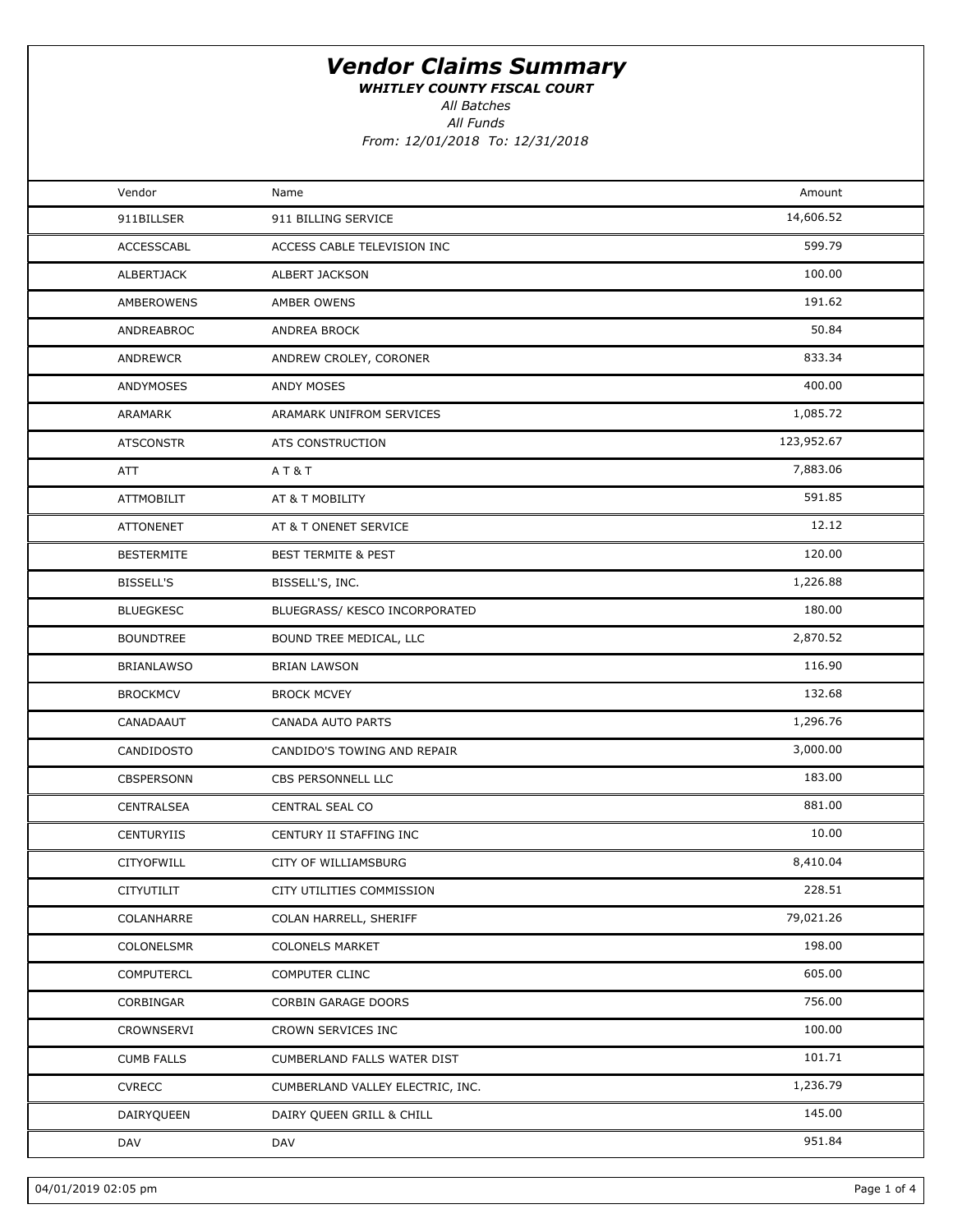WHITLEY COUNTY FISCAL COURT

All Batches

All Funds

| Vendor            | Name                                    | Amount    |  |
|-------------------|-----------------------------------------|-----------|--|
| DAVISSALV         | DAVIS SALVAGE INC                       | 100.00    |  |
| <b>DELTADEN</b>   | DELTA DENTAL OF KENTUCKY                | 1,744.20  |  |
| <b>DELTAGAS</b>   | DELTA NATURAL GAS CO., INC.             | 2,044.33  |  |
| <b>DONFRANK</b>   | DON FRANKLIN FORD                       | 3,123.37  |  |
| ELLISONSAN        | ELLISON SANITARY SUPPLY CO., INC.       | 707.54    |  |
| <b>EMCONHOMEG</b> | EMCON HOME GUARD, INC.                  | 560.00    |  |
| <b>ENVIRWASTE</b> | ENVIRONMENTAL WASTE SYSTEMS, LLC        | 280.00    |  |
| <b>EVERBANKCO</b> | TIAA COMMERICAL FINANCE INC             | 334.93    |  |
| <b>EZCOUNTRY</b>  | EZ COUNTRY                              | 775.00    |  |
| <b>FLEETMATIC</b> | FLEETMATICS USA, LLC                    | 300.00    |  |
| GEDRIVEIN         | G & E DRIVE-IN                          | 65.00     |  |
| <b>GELCOCORPO</b> | <b>GELCO CORPORATION</b>                | 126.00    |  |
| <b>GOLDBUGVFD</b> | GOLDBUG VOLUNTEER FIRE DEPARTMENT, INC. | 1,094.00  |  |
| GREATAMERI        | GREAT AMERICA FINANCIAL SERVICES        | 197.97    |  |
| <b>HARDEE'S</b>   | HARDEE'S                                | 231.00    |  |
| HARPPRINTI        | HARP ENTERPRISES, INC.                  | 26,244.63 |  |
| HIGHBRIDGE        | HIGHBRIDGE SPRING WATER CO, INC.        | 295.35    |  |
| HINKLECONT        | HINKLE CONTRACTING COMPANY LLC          | 36,289.04 |  |
| <b>HOLSTONGAS</b> | <b>HOLSTON GASES</b>                    | 3,537.35  |  |
| <b>HUMANA</b>     | HUMANA HEALTH PLAN, INC.                | 60,057.54 |  |
| IGA               | HOMETOWN IGA #57                        | 1,301.41  |  |
| <b>JAMESJONES</b> | JAMES JONES EXCAVATING                  | 2,785.42  |  |
| <b>JIMTHORTON</b> | JIM THORNTON - 3RD DISTRICT CONSTABLE   | 200.00    |  |
| <b>JOHNBIRD</b>   | <b>JOHN BIRD</b>                        | 160.76    |  |
| <b>JOHNCOINC</b>  | JOHNCO, INC.                            | 27.51     |  |
| <b>JOHNNYWHE</b>  | JOHNNY WHEELS OF WILLIAMSBURG, INC      | 31.12     |  |
| KACO              | K A C O ALL LINES FUND                  | 42,163.67 |  |
| <b>KACOLEAS</b>   | KACO LEASING TRUST                      | 2,605.77  |  |
| <b>KACOW</b>      | KACO WORKERS COMPENSATION FUND          | 52,470.87 |  |
| KAYSCHWART        | KAY SCHWARTZ, COUNTY CLERK              | 400.00    |  |
| KELLWELLFO        | KELLWELL FOOD MANAGEMENT                | 20,184.00 |  |
| KENTUCKYUT        | KU                                      | 11,431.76 |  |
| KENWAYDIS         | KENWAY DISTRIBUTORS                     | 1,139.84  |  |
| KNOXCOUTIL        | KNOX COUNTY UTILITIES COMMISSION        | 22.24     |  |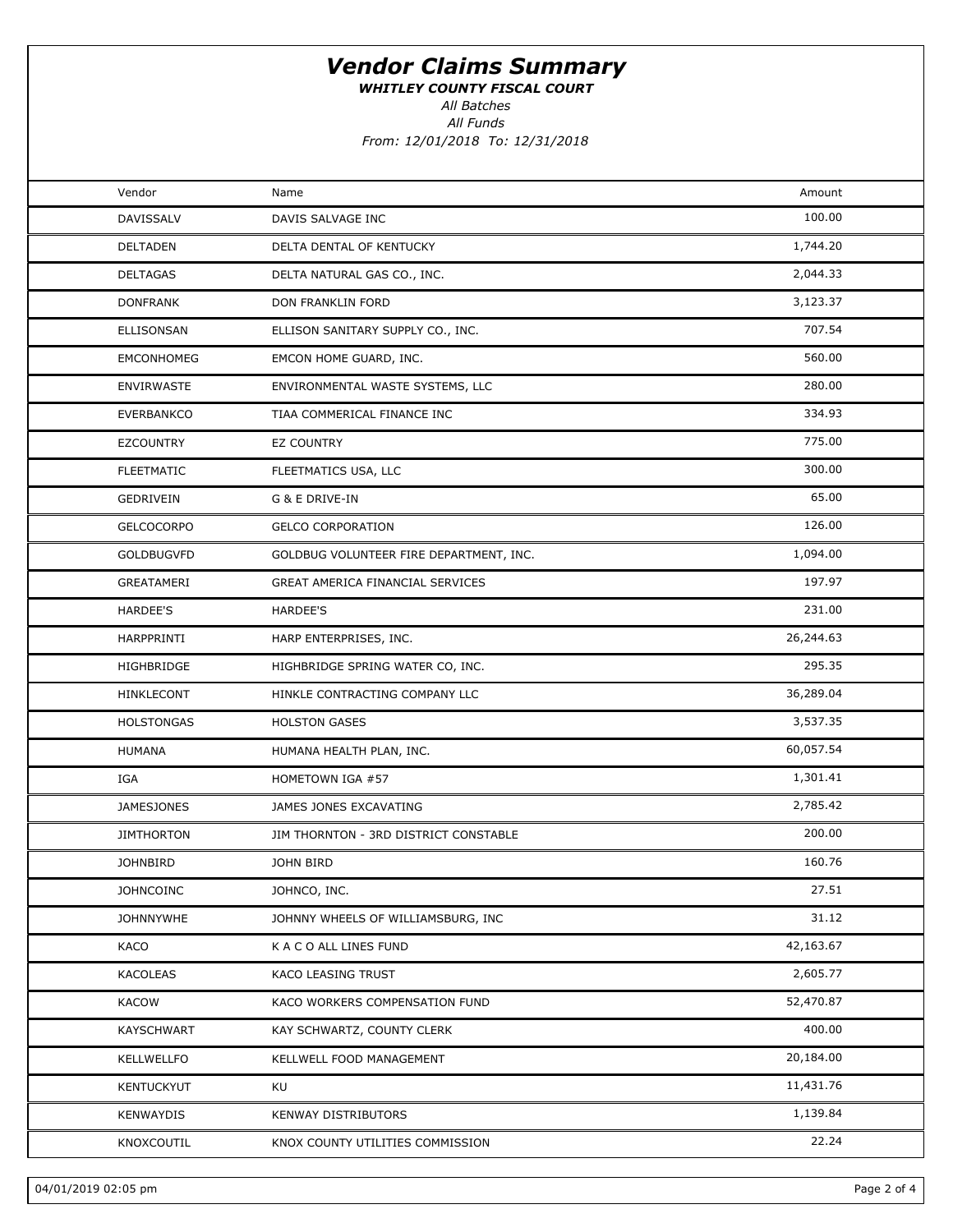WHITLEY COUNTY FISCAL COURT

All Batches

All Funds

| Vendor            | Name                             | Amount    |  |
|-------------------|----------------------------------|-----------|--|
| <b>KNOXCULLIG</b> | KNOXVILLE CULLIGAN WATER         | 466.20    |  |
| <b>KYEMA</b>      | KY. EMERGENCY MANAGEMENT ASSOC   | 50.00     |  |
| <b>KYSTATETRE</b> | KENTUCKY STATE TREASURER         | 3,713.00  |  |
| LEANELLFOL        | LEANELL FOLEY                    | 17.18     |  |
| LENNOXNATI        | LENNOX NATIONAL ACCOUNT SERVICES | 25.00     |  |
| LINDACHEST        | LINDA CHESTNUT                   | 4.00      |  |
| LONDONRADI        | LONDON RADIO SERVICE             | 355.14    |  |
| LONHEAD           | LON "CHUCK" HEAD                 | 342.76    |  |
| LONNIEFOLE        | LONNIE FOLEY                     | 200.00    |  |
| LYKINSOILC        | LYKINS OIL COMPANY               | 13,734.26 |  |
| MOOREMEDIC        | MOORE MEDICAL                    | 8.59      |  |
| MRSGRISSOM        | MRS GRISSOM'S SALADS             | 945.80    |  |
| <b>NEWHOPE</b>    | NEW HOPE MINISTRIES              | 1,030.00  |  |
| NIGOVERNME        | NI GOVERNMENT SERVICES, INC.     | 73.73     |  |
| NORVEXSUPP        | NORVEX SUPPLY                    | 1,261.67  |  |
| <b>OVERHEADDO</b> | OVERHEAD DOOR COMPANY OF CORBIN  | 1,640.00  |  |
| OWENSAUTO         | <b>OWENS AUTO PARTS</b>          | 2,719.09  |  |
| PEOPLEREAD        | PEOPLEREADY INC                  | 13.78     |  |
| PREFERREDL        | PREFERRED LAB SERVICE            | 900.00    |  |
| PREWITTFAR        | PREWITT FARM SUPPLY              | 67.99     |  |
| QUALITYCAR        | QUALITY CARE AUTO SERVICE        | 17,903.32 |  |
| QUILL             | <b>QUILL CORPORATION</b>         | 741.64    |  |
| RANDALLPAR        | RANDALL PARTIN                   | 400.00    |  |
| RITEAIDOFK        | RITE AID OF KY INC #1656         | 1,373.00  |  |
| ROBBIEBROW        | ROBBIE BROWN                     | 529.95    |  |
| RONBOWLING        | <b>RON BOWLING</b>               | 400.00    |  |
| RONNIEMOSE        | WHITLEY COUNTY PVA               | 12,600.00 |  |
| <b>SCOTTYHARR</b> | <b>SCOTTY HARRISON</b>           | 390.82    |  |
| SEAPPARATU        | SOUTHEAST APPARATUS, LLC         | 6,811.00  |  |
| SIZZLINHOT        | SIZZLIN HOT BAR & GRILL          | 1,759.38  |  |
| SOEASTEME         | SOUTHEASTERN EMERGENCY EQUIP.    | 1,383.53  |  |
| SOUTHERNHE        | SOUTHERN HEALTH PARTNERS         | 29,681.26 |  |
| SUNVIONPHA        | SUNVION PHARMACEUTICAL INC       | 794.00    |  |
| SUPPLYWORK        | SUPPLY WORKS                     | 682.48    |  |
|                   |                                  |           |  |